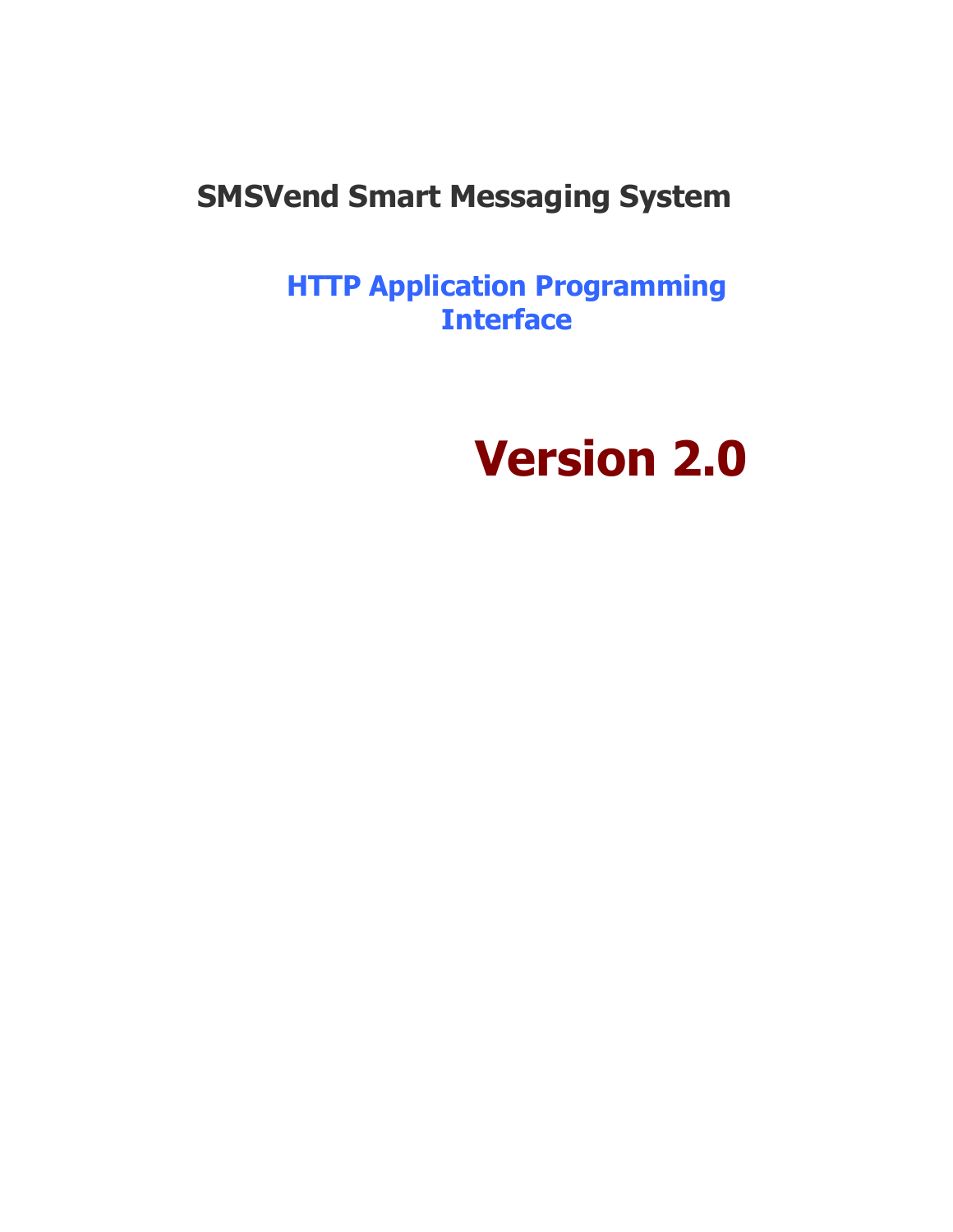### **0.0INTRODUCTION**

SMSVend.com system offers various methods to send SMS messages. This document contains specifications for the following methods:

- Send messages using username / password
- Sending Message using API key

### **1.0Sending Message Using Username / Password**

You can send SMS through our API with your SMSVend username and password. This URL has POST Method as well as GET method depending on your integration

### **1.1Using GET Method**

You can send SMS through this method using simple URL parameters.

The full URL is https://api.smsvend.com/v2/ap[p/sms?email=your\\_email\\_address&password=](https://app.multitexter.com/v2/app/sms?email=your_email_address&password=your_multitexter_password&message=message_content&sender_name=your_sender_name&recipients=the_recipients_numbers_seperated_by_comma&forcednd=1&sendtime=time_to_send) [your\\_SMSVend\\_password&message=message\\_content&sender\\_name=your\\_se](https://app.multitexter.com/v2/app/sms?email=your_email_address&password=your_multitexter_password&message=message_content&sender_name=your_sender_name&recipients=the_recipients_numbers_seperated_by_comma&forcednd=1&sendtime=time_to_send) [n](https://app.multitexter.com/v2/app/sms?email=your_email_address&password=your_multitexter_password&message=message_content&sender_name=your_sender_name&recipients=the_recipients_numbers_seperated_by_comma&forcednd=1&sendtime=time_to_send) der name&recipients=the recipients numbers seperated by comma&forcednd

[=1&sendtime=time\\_to\\_send.](https://app.multitexter.com/v2/app/sms?email=your_email_address&password=your_multitexter_password&message=message_content&sender_name=your_sender_name&recipients=the_recipients_numbers_seperated_by_comma&forcednd=1&sendtime=time_to_send)

Note: send time is optional and should be included if you want to schedule the message for sending later.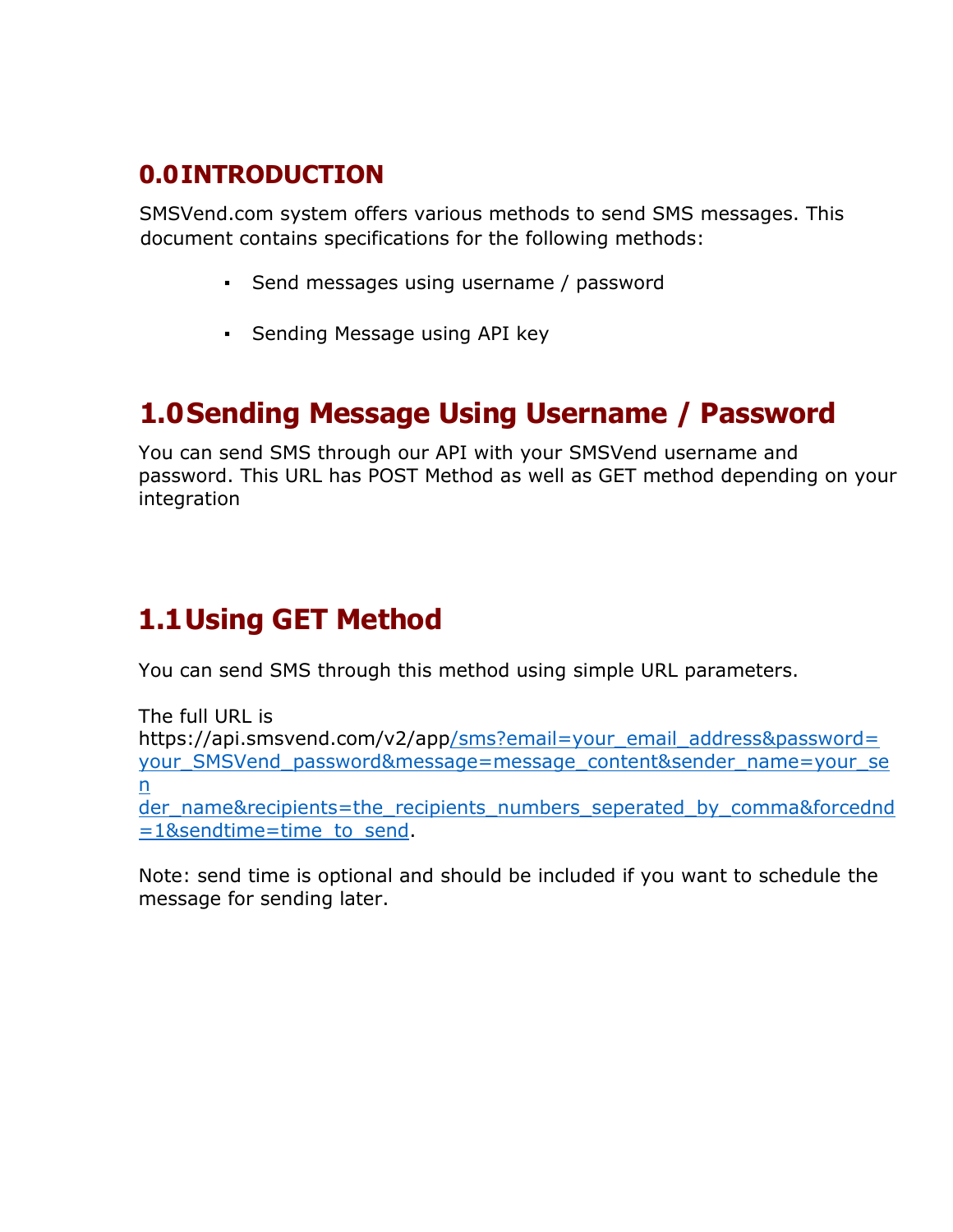## **1.2 Using POST Method**

**Url :** https://api.smsvend.com/v2/ap[p/sms](https://app.multitexter.com/v2/app/sms)

**Method:** Post

#### **Parameters**

|                | Request   Parameter | Description                                                                                                                                      |  |
|----------------|---------------------|--------------------------------------------------------------------------------------------------------------------------------------------------|--|
| 1              | email               | Your registered email on SMSVend                                                                                                                 |  |
| $\overline{2}$ | password            | <b>Your SMSVend Password</b>                                                                                                                     |  |
| 3              | message             | Your message content.                                                                                                                            |  |
| $\overline{4}$ | sender_name         | Your sender name must not be more than 11<br>characters                                                                                          |  |
| 5              | recipients          | The recipients number for multiple recipients, must<br>be<br>separated by<br>comma.<br>e.g<br>23480003003034,2348038833883838,2347000003<br>3883 |  |
| 6              | listname            | Optional, the contact list name on SMSVend                                                                                                       |  |
|                | sendtime            | Optional, when this parameter is set, it will take it<br>as scheduled message                                                                    |  |

*...Smart Messaging Solution that works*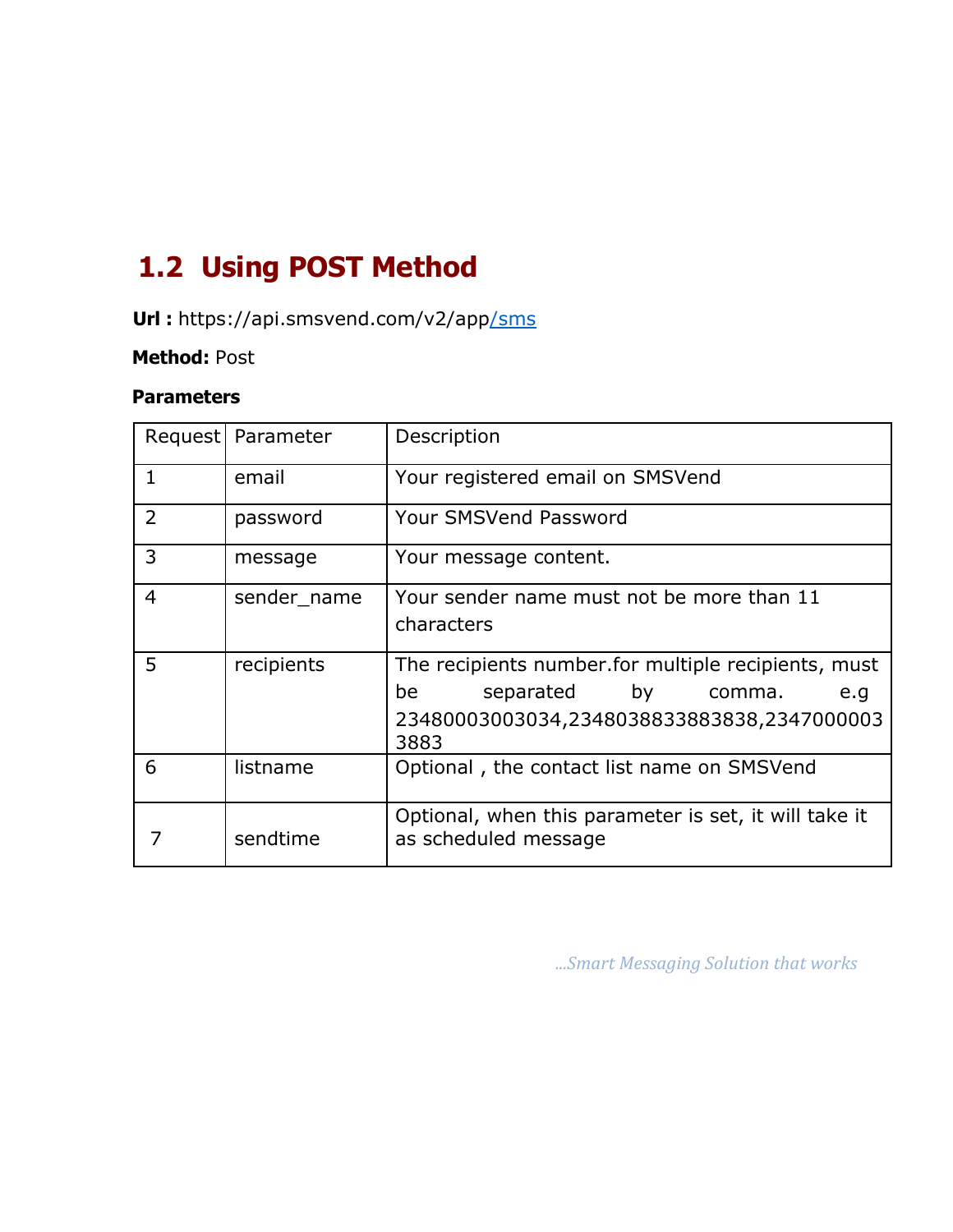**Note**: The sendtime is only needed when you want to schedule the

| <b>Status</b> | Description                                 |
|---------------|---------------------------------------------|
| $\mathbf{1}$  | Ok : Message sent successful                |
| $-2$          | <b>Invalid Parameter</b>                    |
| $-3$          | Account suspended due to fraudulent message |
| $-4$          | Invalid Display name                        |
| $-5$          | Invalid Message content                     |
| $-6$          | Invalid recipient                           |
| $-7$          | Insufficient unit                           |
| $-10$         | Unknown error                               |
| 401           | Unauthenticated                             |

#### **Response**

Along with the status, there is also msg parameter which explain the status

code. If the status is 1, the following parameters are also included in the

response

**Msgid**: Every message sent have message id which is also used to check the delivery status of the message.

**Units**: The number of units deducted in sending the message.

**Balance**: Your SMSVend account balance after sending the message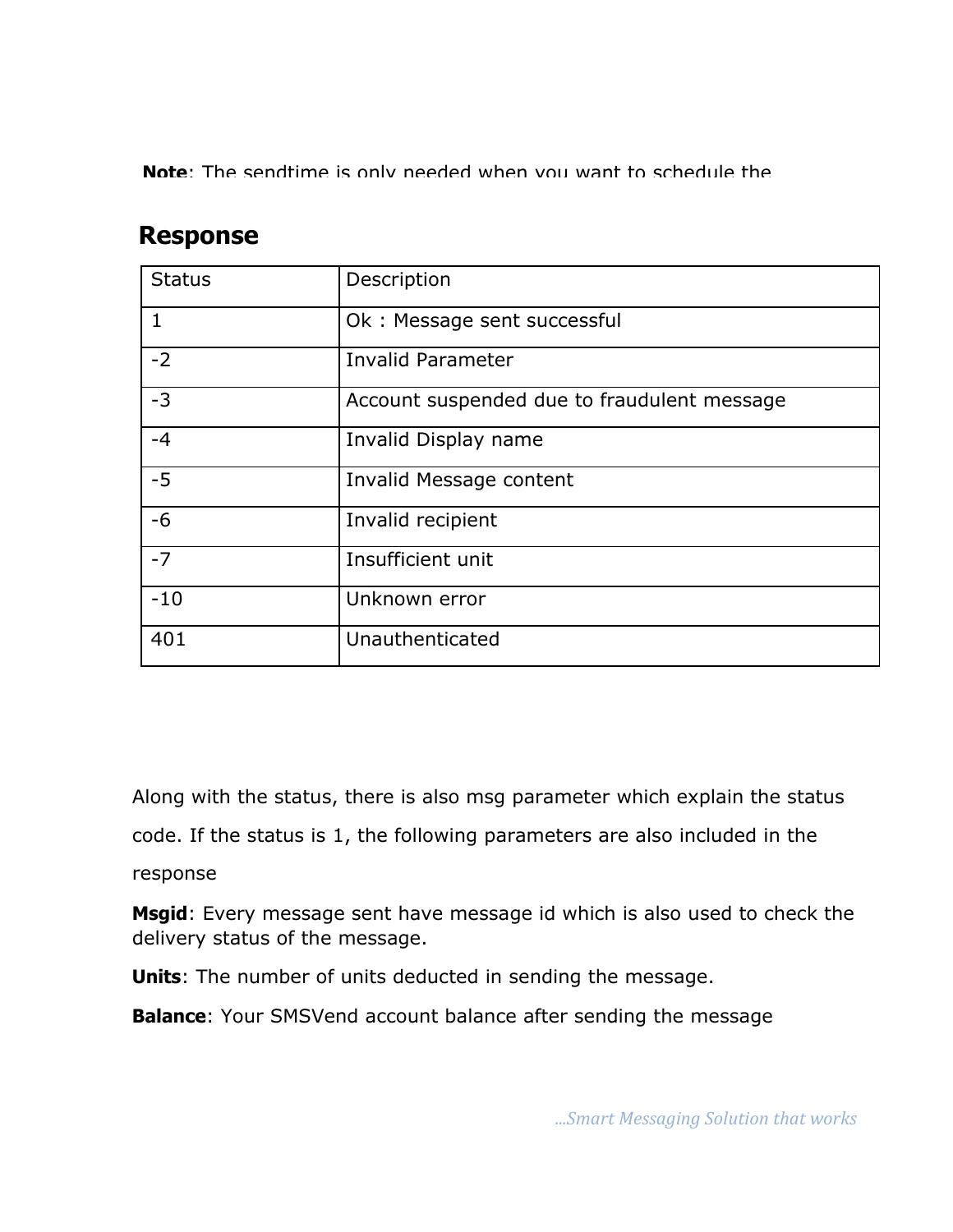## **1.1 Sending with API KEY**

You need to request for the API key. The API key replaces the username and password. You can get the API key from [https://smsvend.com/dashboard/profile-summary](https://web.multitexter.com/dashboard/profile-summary) [a](https://web.multitexter.com/dashboard/profile-summary)nd click on "Get API Key". You will need to pass the key in the header section.

Url : https://api.smsvend.com/v2/ap[p/sendsms](https://app.multitexter.com/v2/app/sendsms)

**Method:** Post

### **Header**

The API key is sent through the header section of the post request. The following parameter and values are needed in the header.

Authorization : Bearer

{apikey} Accept :

application/json

#### **Parameter**

|                | Request   Parameter | Description                                                                                                                                         |  |
|----------------|---------------------|-----------------------------------------------------------------------------------------------------------------------------------------------------|--|
| 1              | Message             | Your message content.                                                                                                                               |  |
| $\overline{2}$ | Sender_name         | Your displayname and more not me more than 11<br>characters                                                                                         |  |
| 3              | Recipients          | The recipients number for multiple recipients,<br>must<br>separated by<br>be<br>comma.<br>e.g<br>23480003003034,2348038833883838,23470000<br>033883 |  |
| $\overline{4}$ | Listname            | Optional, the contact list name on SMSVend                                                                                                          |  |
| 5              | sendtime            | Optional, when this parameter is set, it will take it<br>as<br>scheduled message                                                                    |  |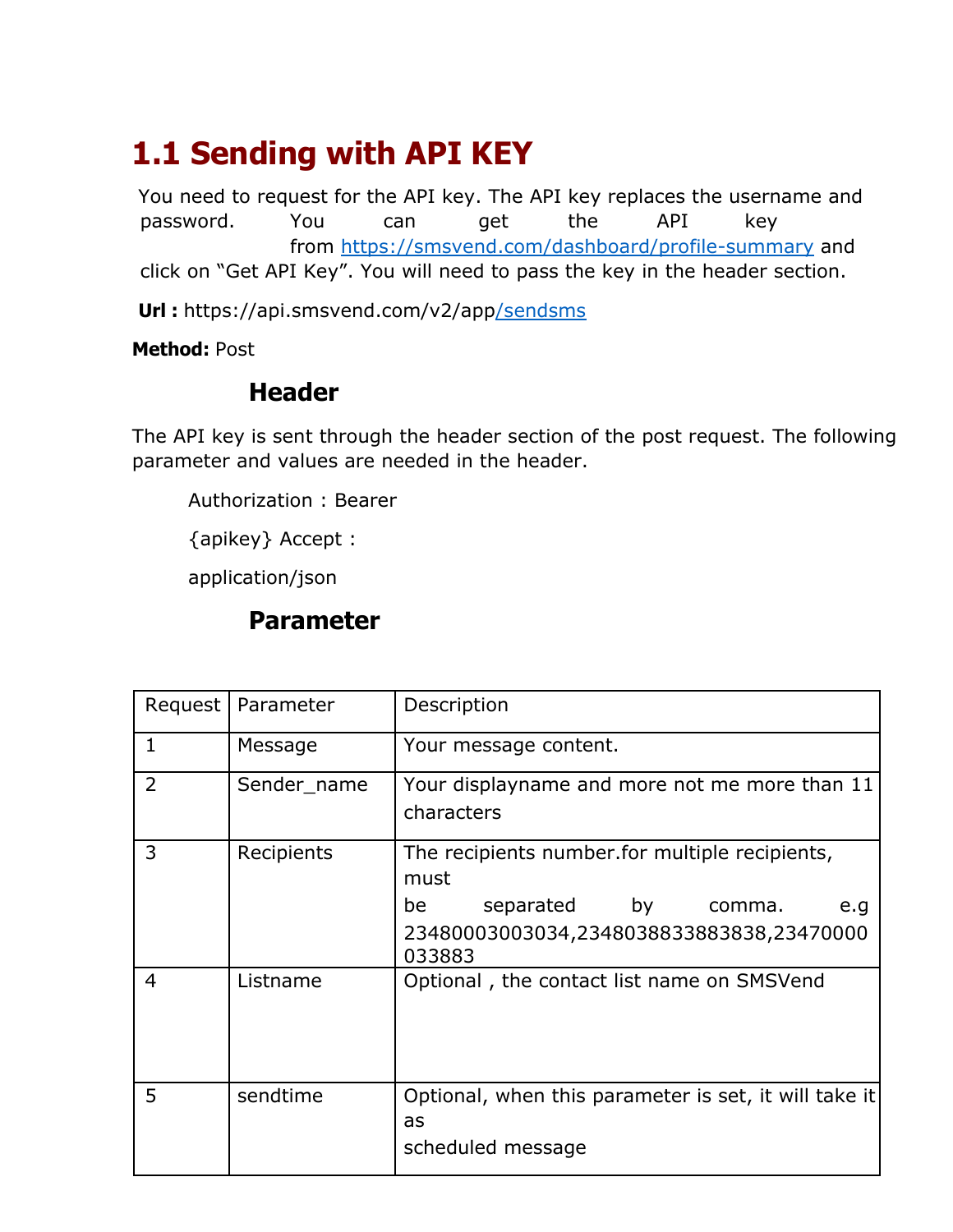*...Smart Messaging Solution that works*

**Note**: The sendtime is only needed when you want to schedule the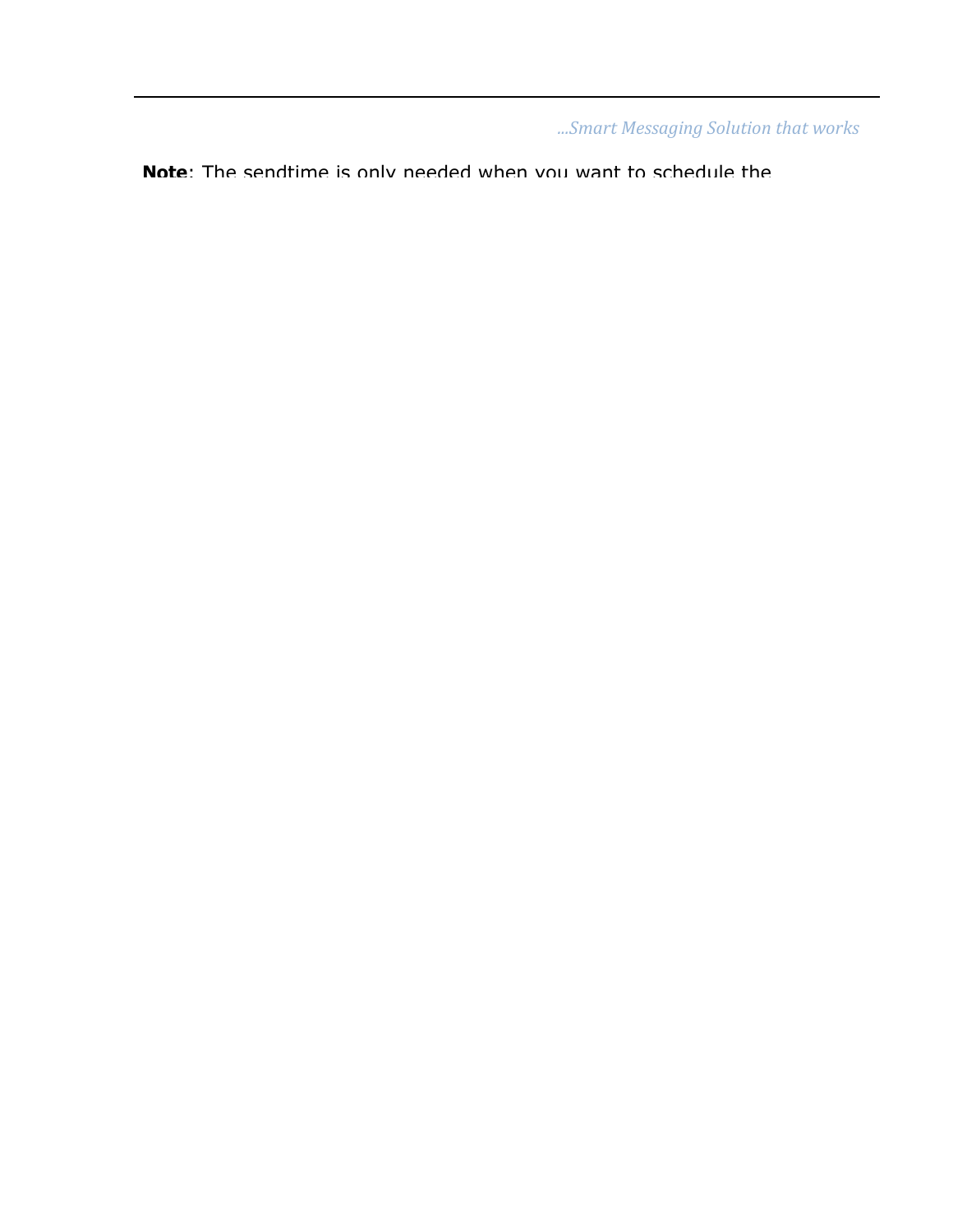#### **Response**

| <b>Status</b> | Description                                 |
|---------------|---------------------------------------------|
| $\mathbf{1}$  | Ok: Message sent successful                 |
| $-2$          | <b>Invalid Parameter</b>                    |
| $-3$          | Account suspended due to fraudulent message |
| $-4$          | Invalid Display name                        |
| $-5$          | Invalid Message content                     |
| $-6$          | Invalid recipient                           |
| $-7$          | Insufficient unit                           |
| $-10$         | Unknown error                               |
| 401           | Unauthenticated                             |

Along with the status, there is also msg parameter which explain the status

code. If the status is 1, the following parameters are also included in the

response

**Msgid**: Every message sent have message id which is also used to check the delivery status of the message.

**Units**: The number of units deducted in sending the message.

**Balance**: your SMSVend account balance after sending the message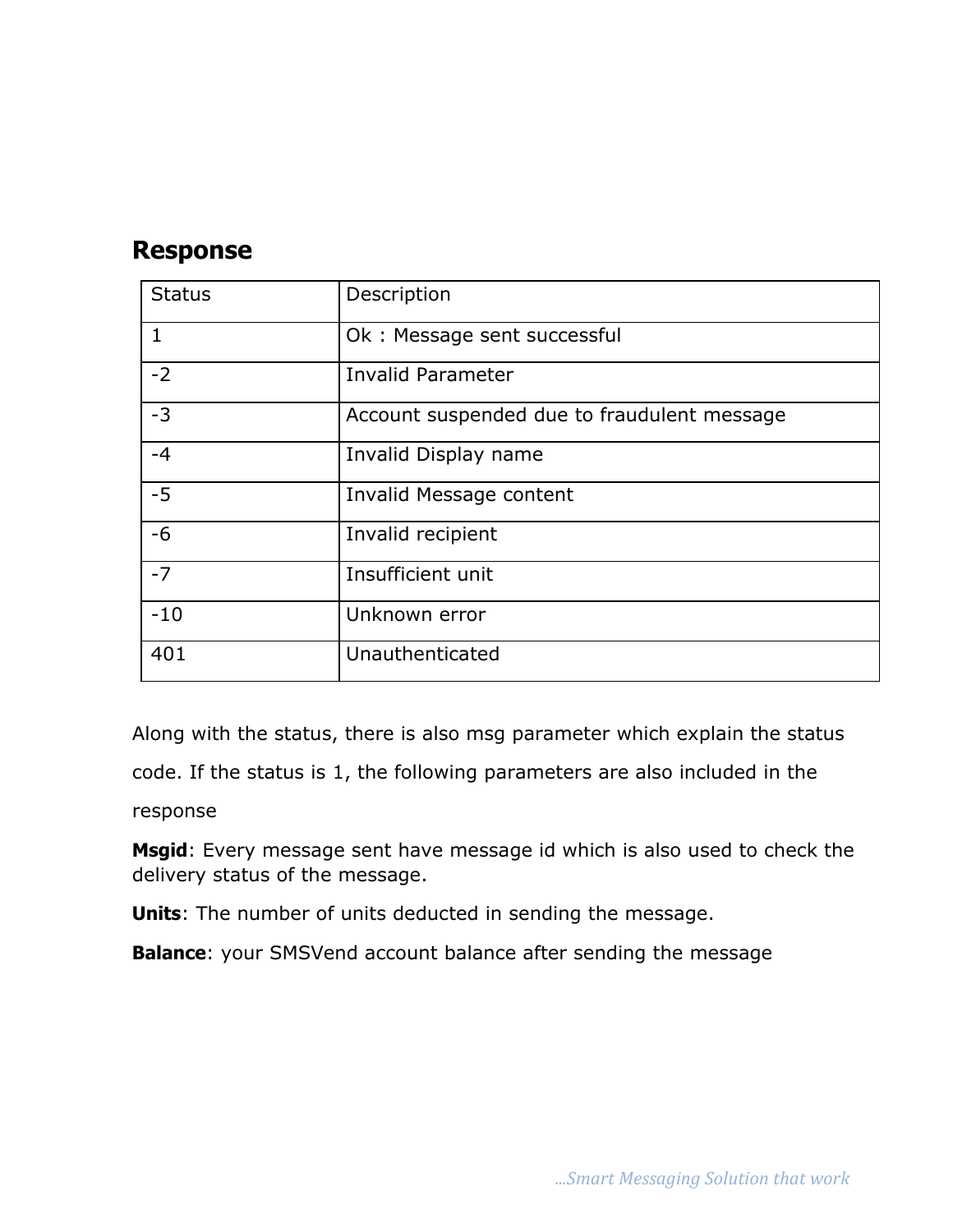**Note**: The sendtime is only needed when you want to schedule the

## **2 Check Balance**

- Check Balance with username / password POST
- Check Balance using API key

## **2.1Check Balance with username / password**

**Url :** https://api.smsvend.com/v2/ap[p/getbalance](https://app.multitexter.com/v2/app/getbalance)

**Method : Post** 

#### **Parameter**

| Request   Parameter | Description                      |
|---------------------|----------------------------------|
| email               | Your registered email on SMSVend |
| password            | Your SMSVend Password            |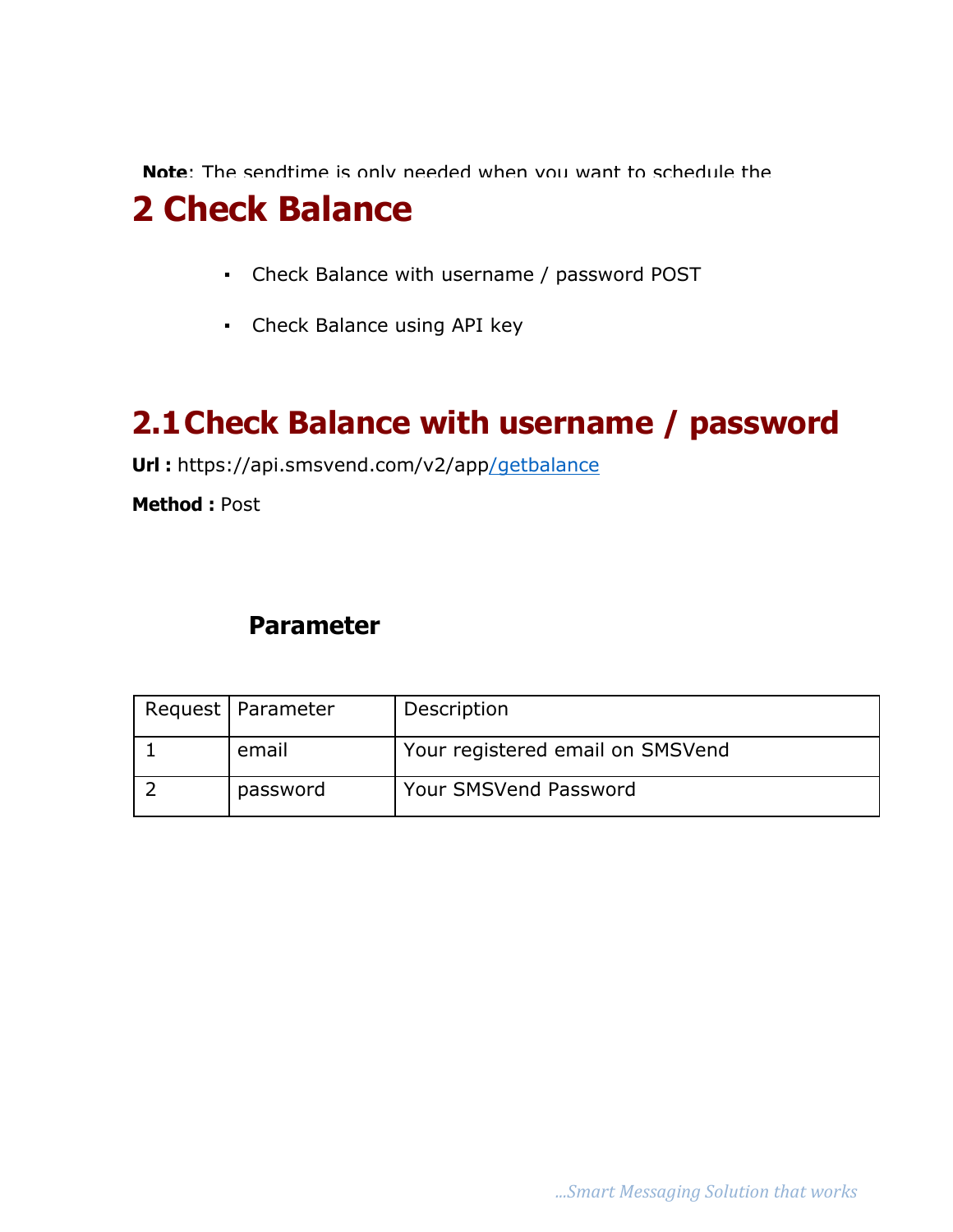## **2.2Check Balance using API key**

**Url :** https://api.smsvend.com/v2/ap[p/balance](https://app.multitexter.com/v2/app/balance)

**Method:** Post

### **Header**

The API key is sent through the header section of the post request. The following parameter and values are needed in the header.

Authorization : Bearer

{apikey} Accept :

application/json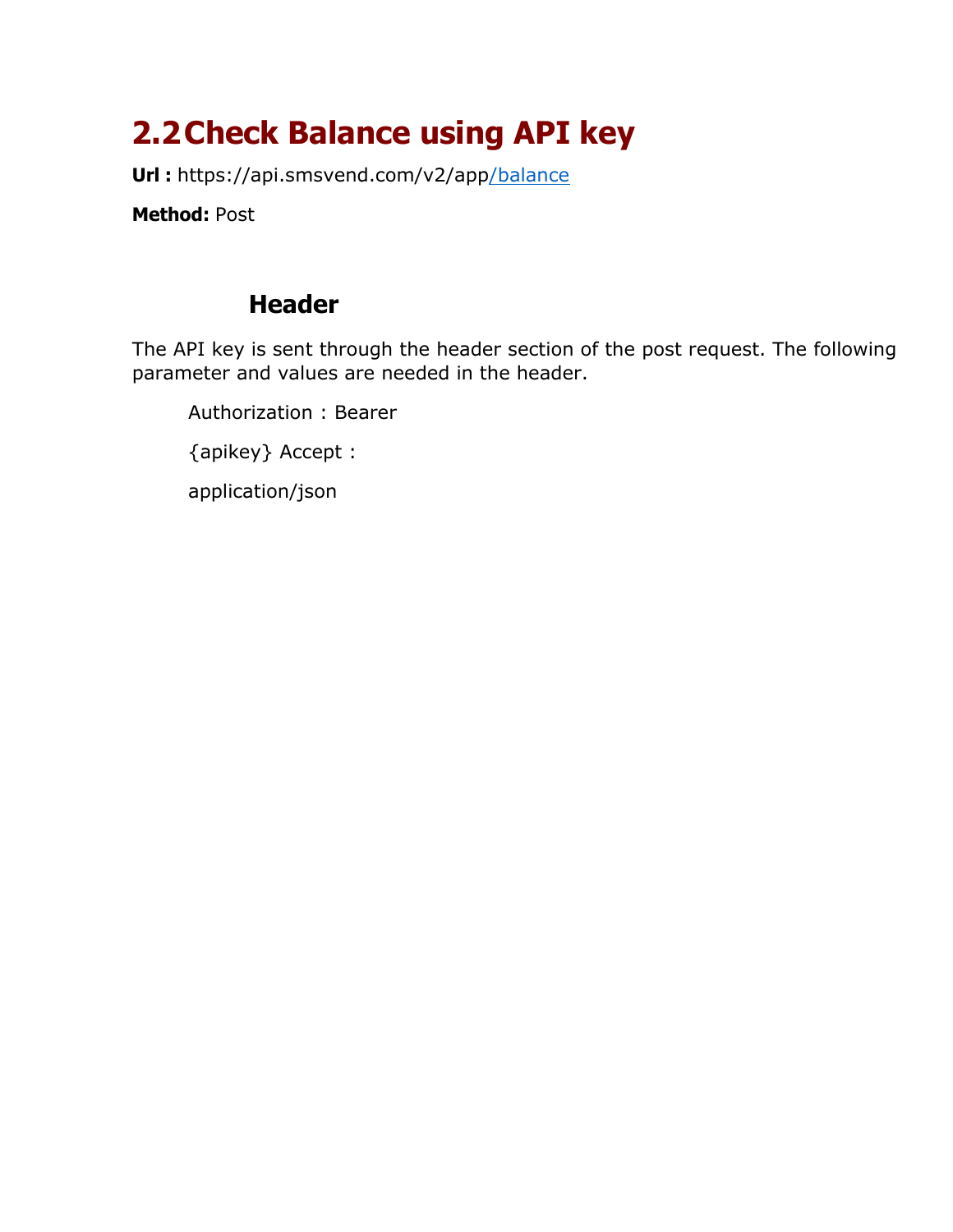# **3.0Delivery Report**

- DLR with username / password
- DLR using API key

# **3.1DLR with username / password**

You can send check your DLR through our API with your SMSVend username and password.

**Url :** https://api.smsvend.com/v2/app/delivery-report

**Method :** Post

#### **Parameters**

| <b>Request</b> | <b>Parameter</b> | <b>Description</b>                                                                                                                                          |
|----------------|------------------|-------------------------------------------------------------------------------------------------------------------------------------------------------------|
| 1              | email            | Your SMSVend account email                                                                                                                                  |
| 2              | password         | Your SMSVend account password                                                                                                                               |
| 3              | msgids           | Optional. The message id you got when<br>you<br>send the message. You can have multiple<br>msgids separated by comma. e.g<br>msgids=a388383,b299292,9299292 |
| 4              | sender           | Optional: The sender name you used<br>when<br>sending message.                                                                                              |
| 5              | startfrom        | Optional: the date you want the DLR to<br>start<br>from.                                                                                                    |
| 6              | endfrom          | Optional: the date you want the DLR to<br>end.                                                                                                              |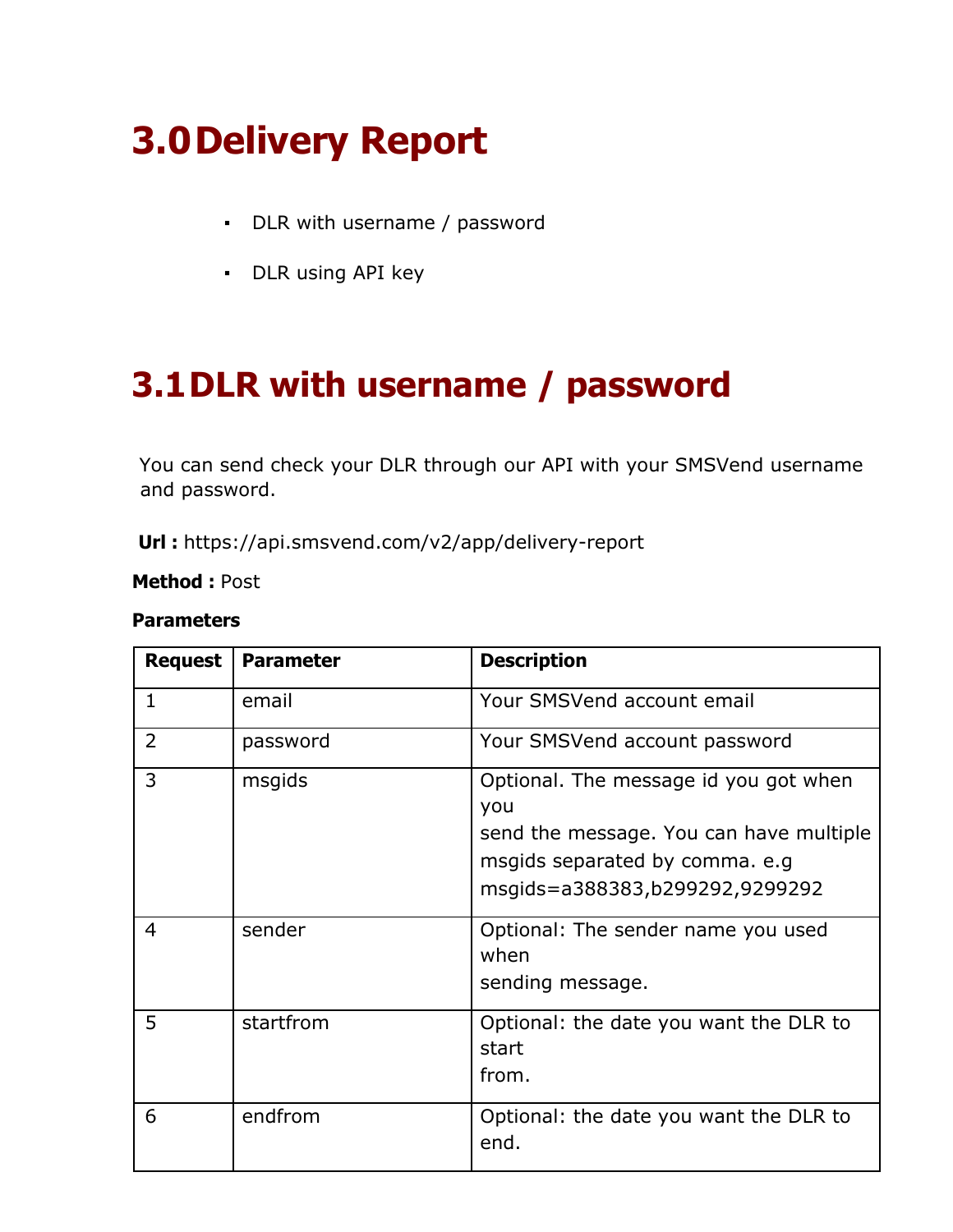*...Smart Messaging Solution that works*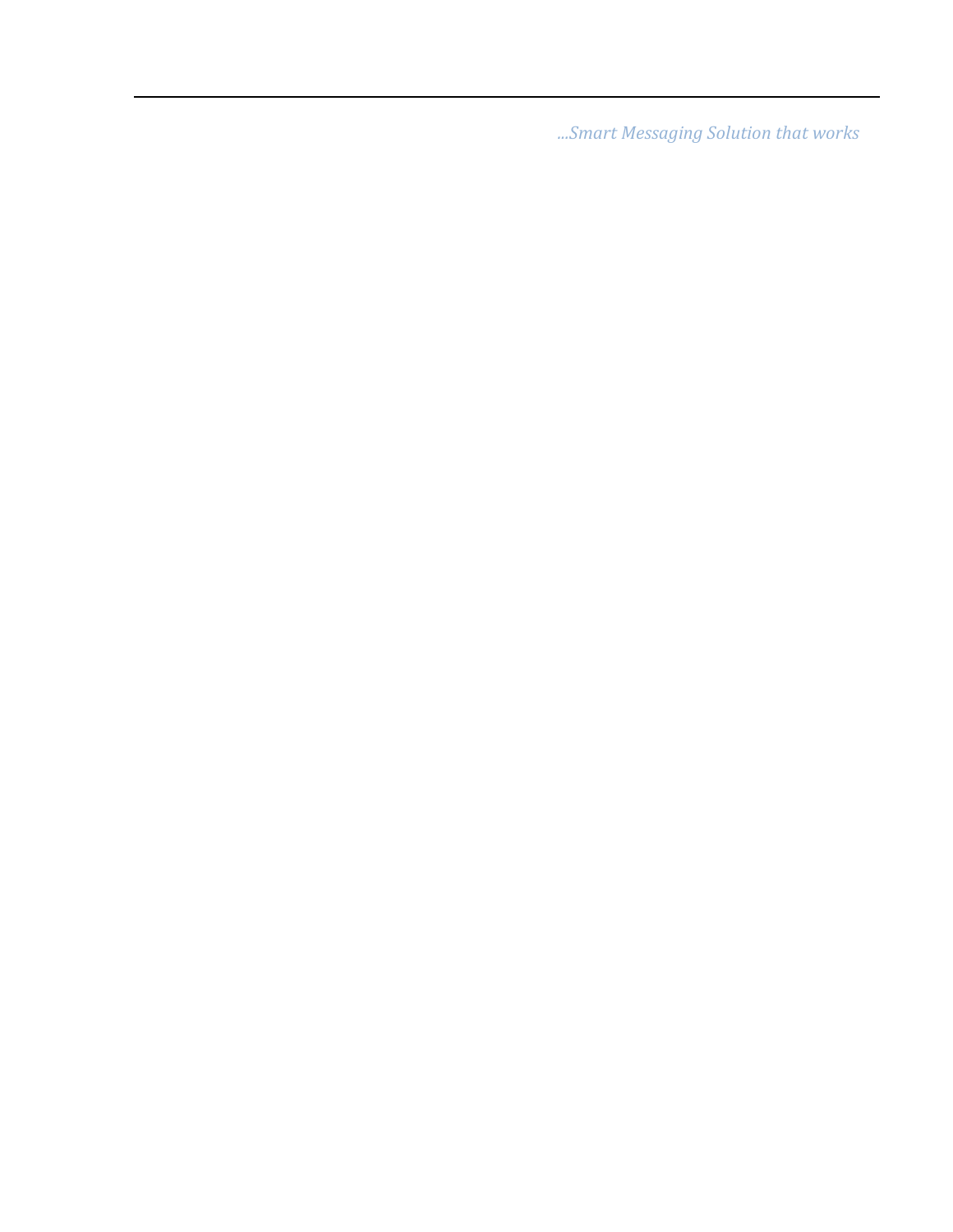### **Response**

The DLR return status which is set to 1 if everything is fine. In addition, the following parameters are also attached to the response :

**data** : The DLR data which meet your parameter sent. Note the DLR return the latest 100 rows.

**total** : The total DLR from the search.

**page** : the current page.

**rows** : number of rows per page

# **3.2DLR using API key**

You can send check your DLR through our API with your SMSVend API key.

**Url :** https://api.smsvend.com/v2/app/message/report

**Method :** Post

### **Header**

The API key is sent through the header section of the post request. The following parameter and values are needed in the header.

Authorization : Bearer

{apikey} Accept :

application/json

*...Smart Messaging Solution that works*